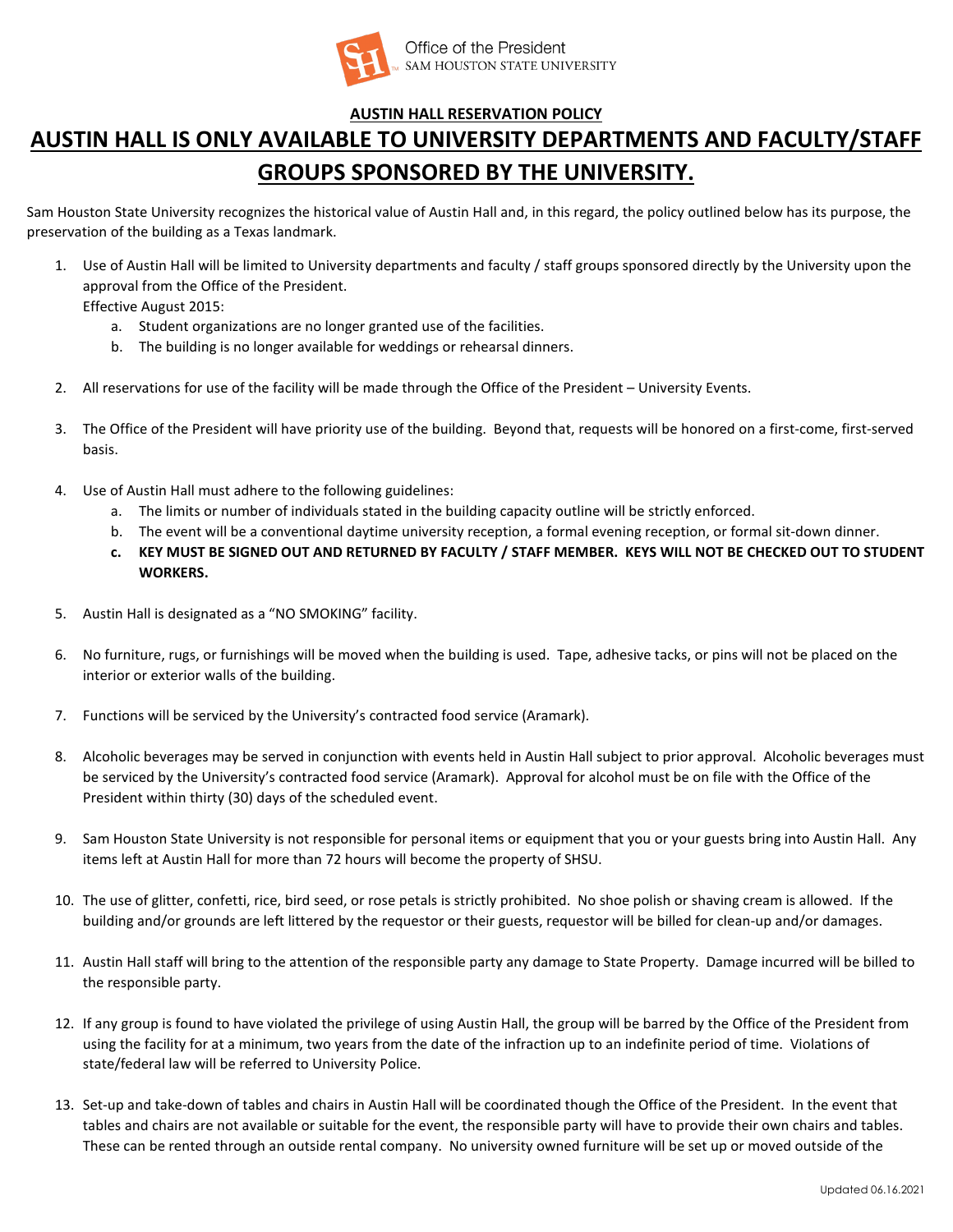

building. Set-ups for the building must be confirmed at least ten (10) days prior to your event. If no contact between the requestor and Special Events Coordinator, no set-up arrangements will be made.

- 14. Security requirements will be determined by University Police Department and will be guided by the total number of "Estimated Attendance" and the Sam Houston State University Risk Management Guidelines.
- 15. Austin Hall Capacities are as follows and are strictly enforced:

| 1st Floor East and West Dining Rooms and 2 <sup>nd</sup> Floor Small Conference Room |            |  |  |  |  |  |  |
|--------------------------------------------------------------------------------------|------------|--|--|--|--|--|--|
| AS IS Set-up – cannot be changed. Dining table and chairs                            | 10         |  |  |  |  |  |  |
|                                                                                      |            |  |  |  |  |  |  |
| <b>Downstairs Main Room</b>                                                          |            |  |  |  |  |  |  |
| Seated function w/Rounds (max 5 rounds; max 10 chairs p/round)                       | 50         |  |  |  |  |  |  |
| Theater Style (chairs only)                                                          | <i>100</i> |  |  |  |  |  |  |
| Reception Style (Standing and Cocktail Tables)                                       | <i>100</i> |  |  |  |  |  |  |
|                                                                                      |            |  |  |  |  |  |  |
| <b>Upstairs Meeting Room</b>                                                         |            |  |  |  |  |  |  |
| U-Shape Conference (AS IS set-up; cannot be changed)                                 | 35         |  |  |  |  |  |  |
|                                                                                      |            |  |  |  |  |  |  |